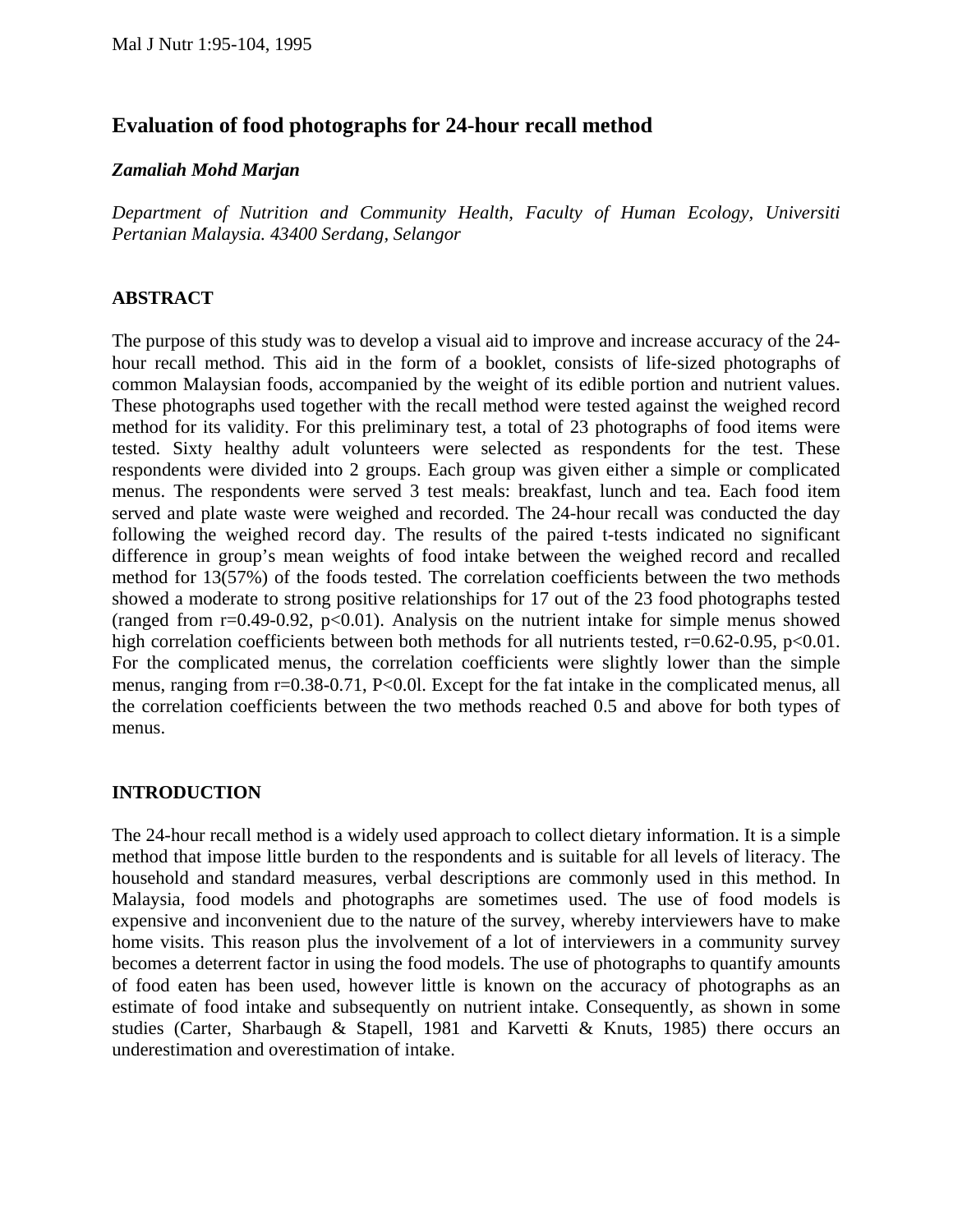It is the purpose of this study to develop a visual aid to improve and increase accuracy of the assessment of dietary intake using the 24-hour recall method. This aid is in the form of life-sized photographs of foods accompanied by the serving size, weight of edible portion and nutrients. This paper reports a preliminary study on the validity of the visual aid. It will examine the intake of foods (by weight) and nutrients from test meals using the recalled method with food photographs and the weighed record method.

## **METHOD**

The methodology involved two phases, the development of visual aid and the validation of the visual aid.

#### **Development of visual aid**

In the first phase, about 250 common food items from food groups such as cereals, nuts and lentils, milk, vegetables, fruits, meat and fish, and ready made foods were selected to be included in the instrument. Dishes made from these foods were mainly prepared in the food preparation laboratory of the Department of Nutrition and Community Health, Universiti Pertanian Malaysia or bought. All foods prepared were weighed according to familiar serving sizes. The food items were then photographed, after which the edible portion of these photograped food items were weighed. The ingredients in store- bought foods were separated and weighed. The nutrient contents of each food item were calculated using the Demeter software, a computerized version of the Nutrient Composition of Malaysian Foods (Tee *et al.,* 1988) or based on recipes.

### **Validity test**

### *Weighed record of intake*

The validity test was carried out after the completion of the visual aid. Sixty healthy adult volunteers (25 men and 35 women aged 19-42 years) who met the criteria of being able to eat the meal and be interviewed the following day were selected for the tests. These respondents were divided into 2 groups of 30. Each group was given a different set of menus. The first set of menus consisted of simple dishes in which the ingredients could be easily singled out, and the second set of menus was more complicated. It consisted of mixed dishes (more than 2 ingredients in a dish). The meals consisted of representatives of the different food groups prepared in a manner familiar to the respondents.

A total of 8 foods were tested with the simple menu and 15 with the complicated one. Three meals: breakfast, lunch and tea were served to the respondents. Breakfast for a simple meal consisted of coffee, bread, egg and sausages. Lunch included rice, fried chicken, fried french beans and cuttlefish cooked in chilli. The respondents were served shrimp fritters and coffee during teatime. The breakfast for the complicated menus were curry noodles consisted of 7 food items such as noodles, fishballs, chicken pieces, shrimps, egg, carrots and curry gravy. For lunch the respondents were served rice, fried Chinese mustard with shrimp, mackeral with okra cooked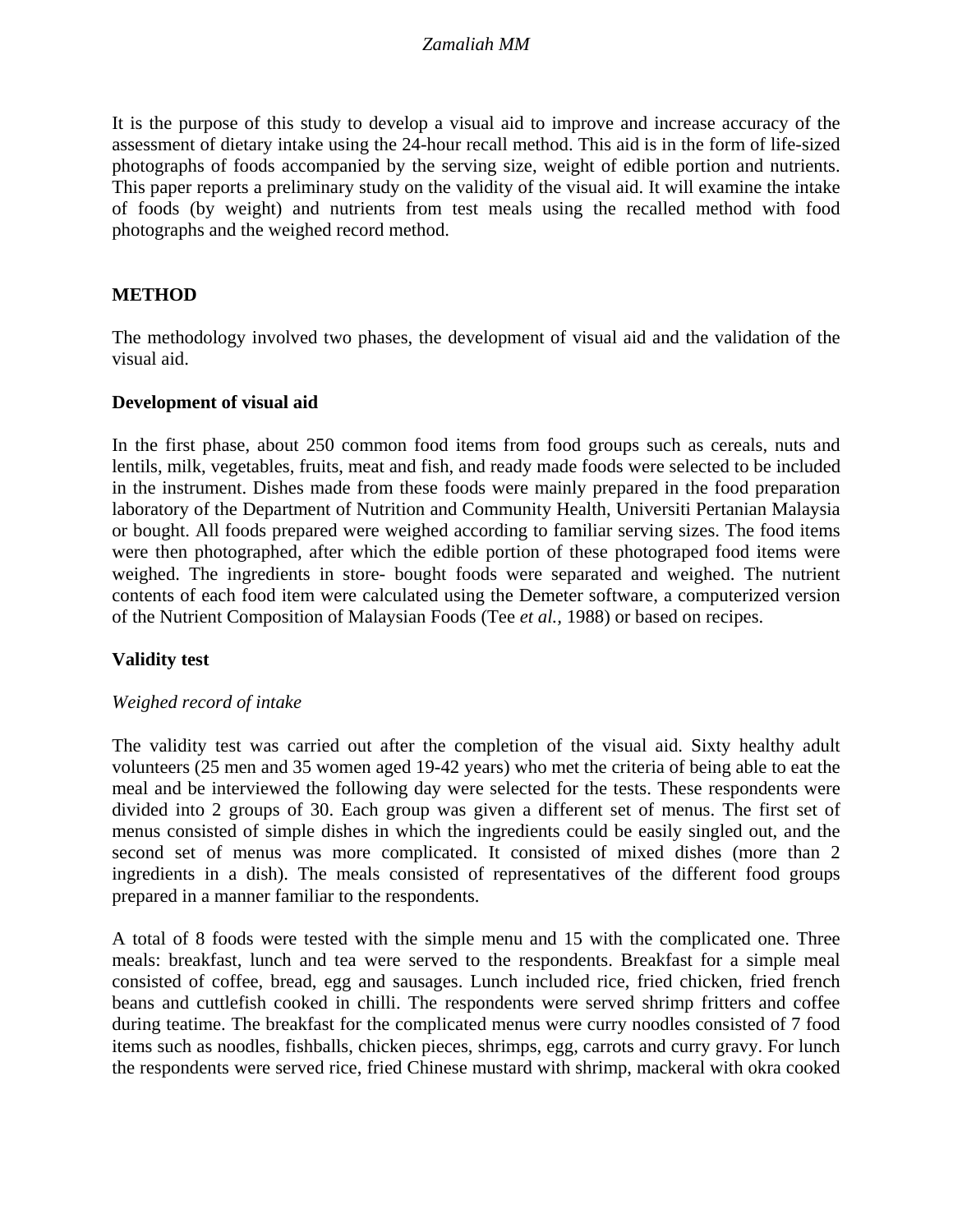in chillie gravy, and fried chicken liver and gizzard. At tea time grambean porridge cooked with coconut milk was served.

Each respondent from a group was served different servings of the same foods. Each of the food item served and the plate waste were weighed and recorded. All the foods were cooked and served at the food preparation laboratory in the department.

## **24-hour recall**

The 24 hour recall was conducted the day following the weighed record day. It was carried out in the laboratory by the investigator, who had no knowledge of the weights and serving sizes of the foods consumed. Life-sized photographs of the foods represented were used during the interview. With the help of the photographs the respondents were asked to recall the amount of foods that they had eaten. The photographs shown indicated single serving, but different serving sizes can be found for certain foods. The respondents quantified the amount of foods they consume in terms of fractions or multiples of the amount shown in the photographs. These serving sizes will then be converted to edible weight as indicated in the booklet and recorded by the investigator.

## **Data analysis**

The weight of actual foods consumed and the weight of foods recalled were converted to energy and nutrients using the computerized Nutrient Composition of Malaysian Foods (Tee *et al.,*  1988). The Statistical Package for Social Sciences (SPSS-PC+) computer programme was used to analyze the data. The paired t-tests was used to compare the group's mean weights of food and nutrient intake between the weighed record method and the recalled method with photographs. Correlations between the two methods were also computed.

## **RESULTS**

### **Intake of foods**

### *Simple menus*

The group's mean intake of foods from the simple menu as recorded by the weighed record method and recalled method is shown in Table 1.

The results of the paired t-tests indicated there was no significant difference in the group's mean weight of food intake between the weighed record method and the recalled method using photographs for all the foods tested except for egg, rice, cuttlefish, and French beans.

The recalled mean intake differed between - 20% to 12.05% from the weighed food record intake. For 50% of the foods tested, the difference were less than 10%. The differences between weighed record and recall weight for rice and cuttlefish were more than 20%. The sign of the mean difference indicated the underestimation and overestimation of foods recalled. Majority of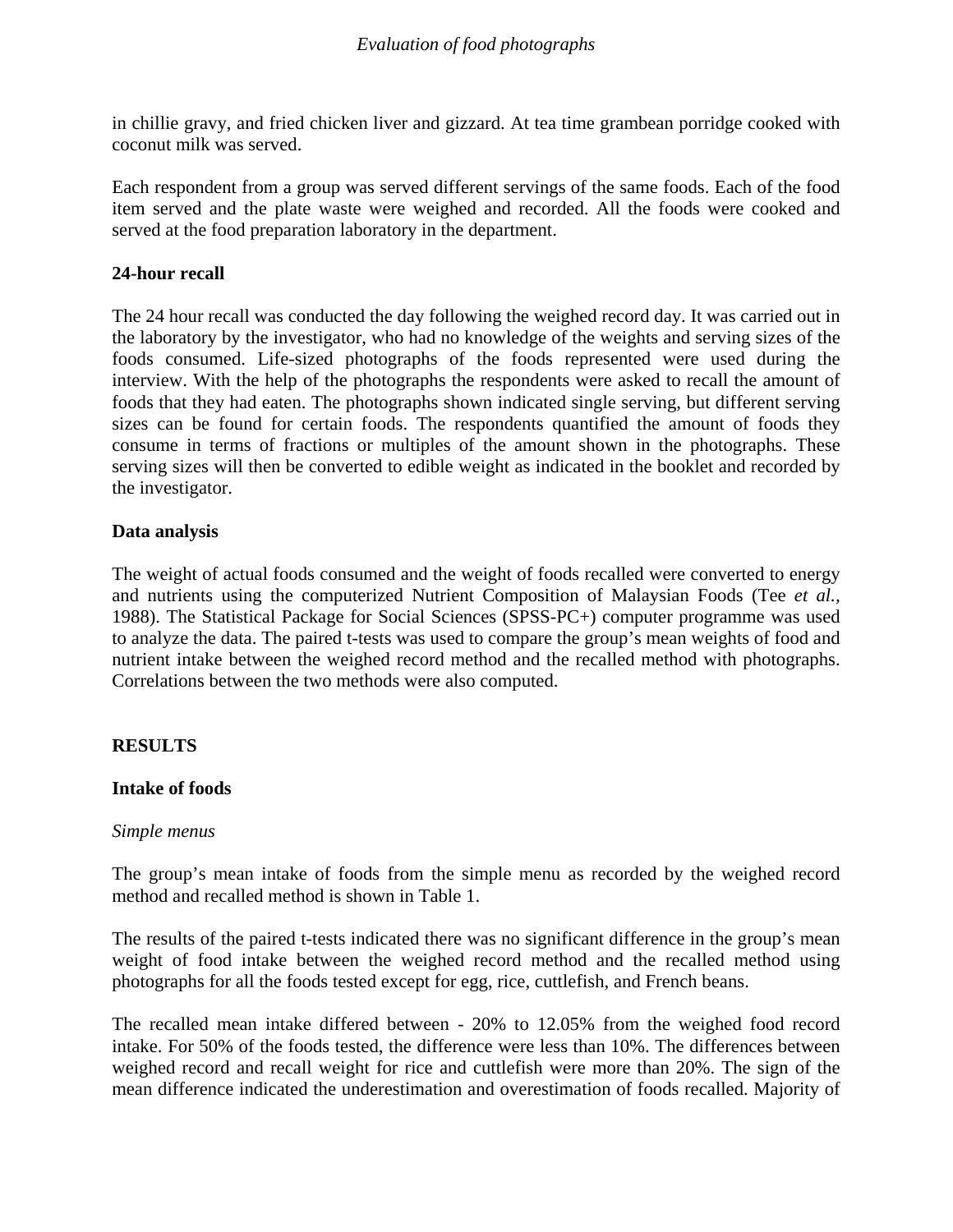the food items were underestimated. The most underestimated food items were rice and cuttlefish.

| Method | Mean intake<br>(g)                                                                                    | s.d.                                                                                                           | $\overline{\%}$<br>difference $#$                                                                         | Correlation<br>coefficients                                               |
|--------|-------------------------------------------------------------------------------------------------------|----------------------------------------------------------------------------------------------------------------|-----------------------------------------------------------------------------------------------------------|---------------------------------------------------------------------------|
|        |                                                                                                       |                                                                                                                |                                                                                                           |                                                                           |
| ◀      | 57.4                                                                                                  | 10.6                                                                                                           | $-1.7$                                                                                                    | $0.92**$                                                                  |
|        |                                                                                                       |                                                                                                                |                                                                                                           |                                                                           |
|        | 36.1                                                                                                  | 16.8                                                                                                           |                                                                                                           | $0.88**$                                                                  |
|        |                                                                                                       |                                                                                                                |                                                                                                           |                                                                           |
|        |                                                                                                       |                                                                                                                |                                                                                                           | $0.87**$                                                                  |
|        |                                                                                                       |                                                                                                                |                                                                                                           |                                                                           |
|        |                                                                                                       |                                                                                                                |                                                                                                           | $0.75**$                                                                  |
|        |                                                                                                       |                                                                                                                |                                                                                                           |                                                                           |
|        |                                                                                                       |                                                                                                                |                                                                                                           | $0.49**$                                                                  |
|        |                                                                                                       |                                                                                                                |                                                                                                           |                                                                           |
|        |                                                                                                       |                                                                                                                |                                                                                                           | $0.6**$                                                                   |
|        |                                                                                                       |                                                                                                                |                                                                                                           |                                                                           |
| 1      |                                                                                                       |                                                                                                                |                                                                                                           | $0.64**$                                                                  |
|        |                                                                                                       |                                                                                                                |                                                                                                           |                                                                           |
|        |                                                                                                       |                                                                                                                |                                                                                                           | $0.81**$                                                                  |
|        |                                                                                                       |                                                                                                                |                                                                                                           |                                                                           |
|        | $\overline{2}$<br>2<br>2<br>$\overline{2}$<br>$\overline{2}$<br>$\overline{2}$<br>$\overline{c}$<br>2 | 56.4<br>35.6<br>36.5<br>40.9<br>192.1<br>152.2<br>34.1<br>29.7<br>49.7<br>39.4<br>42.8<br>38.7<br>84.6<br>80.8 | 12.5<br>19.3<br>9.6<br>12.6<br>45.2<br>34.6<br>15.8<br>14.1<br>16.4<br>19.0<br>12.5<br>13.9<br>20.8<br>25 | $-1.4$<br>12.05*<br>$-20.8*$<br>$-12.9$<br>$-20.7*$<br>$-9.6*$<br>$-4.49$ |

**Table 1.** Mean weighed record (1) and recalled (2) intake of foods from simple menus (weight in grams)

Method 1 weighed record, method 2 recalled

\* paired t-test significant difference at P < 0.05

\*\* Correlations significant at P < 0.01

# 100x (recalled-weighed record) / weighed record

Table 1 also presented the results of the correlation analyses. The correlation coefficients between the two methods for all the food items, except for fried chicken were highly significant, with a range of 0.49 to 0.92 ( $p<0.01$ ). Foods that are easily quantifiable such as bread, hot dog and egg reached the highest correlations, that is 0.92, 0.88 and 0.87, respectively. For rice and cuttlefish, eventhough the percentage of difference was very high between the two methods, their correlation were significant r=0.75 and r=0.6, respectively.

### *Complicated menus*

Table 2 presented the group's mean intake of foods as recorded by the weighed record and recalled method using photographs.

In the complicated menus the first 7 foods in Table 2 were combined together in one dish called curry noodles. The fish and okra were also prepared as one dish, so were the chicken liver and gizzard.

The results of the paired t-tests indicated there was significant difference in group's mean weight between weighed record method and recalled method using photographs for some of the food items except for noodles, fishball, carrot, curry gravy, egg, chicken liver, chicken gizzard,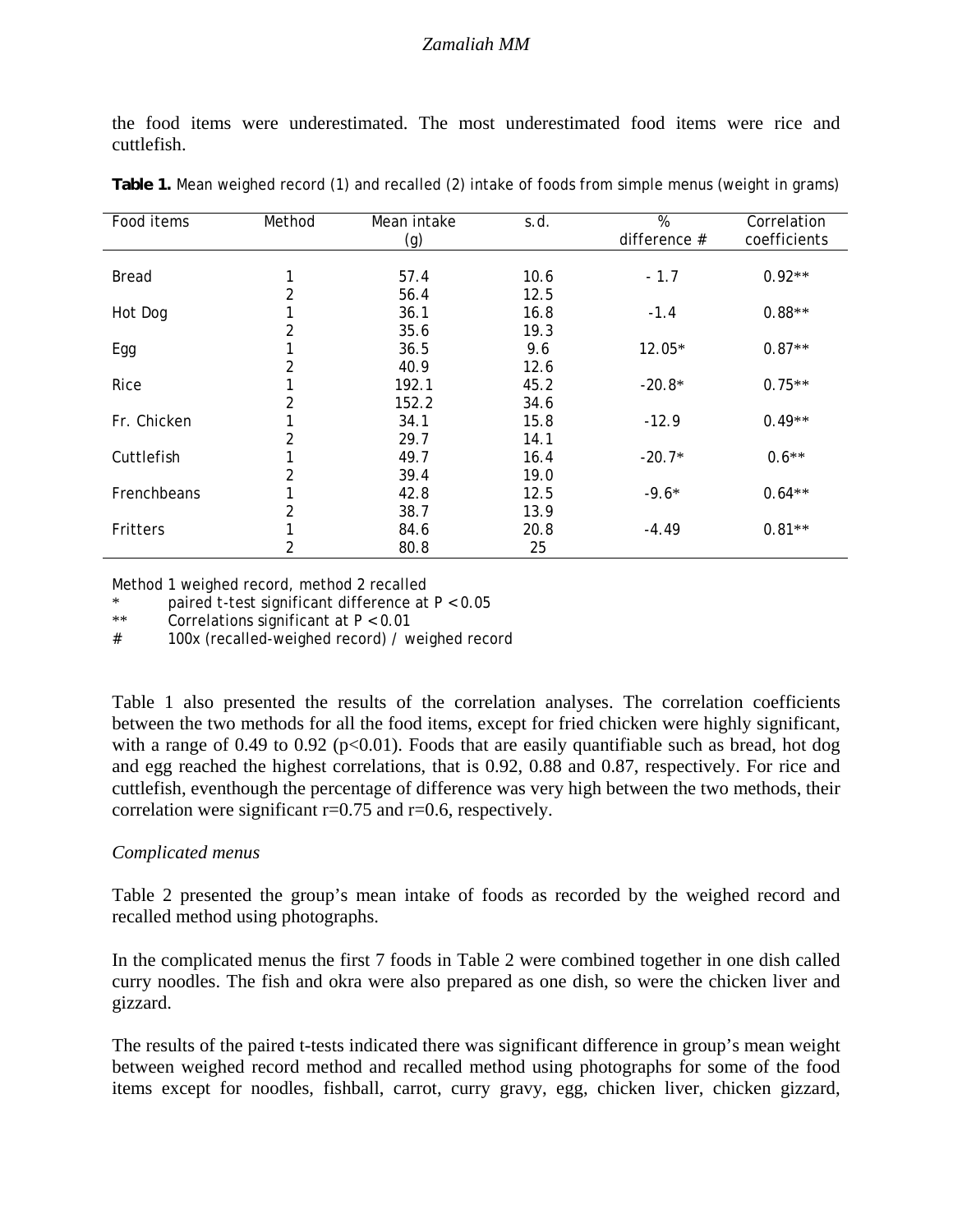#### *Evaluation of food photographs*

watermelon and green gram porridge. The difference between recalled and weighed record intake was between -47.2% to 51%. A total of 5 food items were overestimated and 10 underestimated. The food items that were erroneously estimated were chicken pieces, shrimp, rice, mackerel and mustard. Two of these foods come from the very mixed dishes of curried noodles. Large estimation errors by a few individuals had affected the outcome. However, the difference between recalled and weighed record intake of 9 of the food items were less than 10%.

| Food Items            | Recalled method<br>Weighed record method |      |       | $\overline{\%}$ | Correlation  |              |
|-----------------------|------------------------------------------|------|-------|-----------------|--------------|--------------|
|                       | mean                                     | s.d. | mean  | s.d.            | difference # | coefficients |
|                       |                                          |      |       |                 |              |              |
| <b>Noodles</b>        | 87.9                                     | 28.6 | 79.8  | 21.2            | 1.0          | $0.61**$     |
| Chicken pieces        | 19.8                                     | 7.5  | 29.9  | 17.5            | $51.0*$      | 0.06         |
| Shrimp                | 7.4                                      | 1.5  | 4.5   | 2.5             | $-39.5*$     | 0.32         |
| Fishball              | 12.4                                     | 5.0  | 12.7  | 4.4             | 2.4          | 0.27         |
| Carrot                | 7.4                                      | 3.2  | 6.6   | 3.2             | $-1.1$       | 0.22         |
| Curry gravy           | 77.3                                     | 30.1 | 84.6  | 43.2            | 9.4          | 0.35         |
| Egg                   | 24.2                                     | 8.8  | 22.5  | 9.2             | $-7.0$       | $0.78**$     |
| Rice                  | 177.4                                    | 52.1 | 132.1 | 42.7            | $-25.5*$     | $0.78**$     |
| Mackerel              | 34.0                                     | 15.8 | 25.8  | 9.8             | $-24.0*$     | 0.32         |
| Okra                  | 22.4                                     | 13.9 | 17.9  | 14.4            | $-20.0*$     | $0.74**$     |
| Mustard               | 33.7                                     | 11.2 | 17.8  | 10.4            | $-47.2*$     | $0.62**$     |
| <b>Chicken Liver</b>  | 15.2                                     | 6.9  | 15.1  | 9.4             | $-0.01$      | $0.73**$     |
| Gizzard               | 7.4                                      | 4.6  | 7.4   | 5.1             | 0.0          | $0.78**$     |
| Watermelon            | 77.2                                     | 26.3 | 72.3  | 29.0            | $-6.3$       | $0.52**$     |
| Greengram<br>porridge | 156                                      | 56.0 | 163.7 | 61.8            | 4.9          | $0.58**$     |

| Table 2. Mean weighed record and recalled intake of foods from complicated menus (weight in grams) |  |
|----------------------------------------------------------------------------------------------------|--|
|                                                                                                    |  |

\* paired t-tests signIficant difference at P < 0.05

\*\* correlations signIficant at P < 0.01

# 100x (recalled — weighed record) / weighed record

The correlations between the two methods are also presented in Table 2. Nine out of the 15 food tested showed highly significant correlations ranging from  $0.52$ - $0.78(p<0.01)$ . Such foods are noodles, egg, rice, okra, mustard, chicken liver, gizzard, watermelon and green gram porridge. A lower correlation coefficients ranging from 0.06-0.35 were noted for foods from the mixed dishes of curried noodles. They are chicken pieces, shrimps, fishballs, carrots, and curry gravy. The correlations between record and recalled intake of mackeral were also low,  $r=0.32$  (P<0.01).

It was observed during the interview that the respondents had a difficult time trying to estimate small portion of foods consumed with photographs that showed a bigger portion, such as having to define small chicken pieces and shrimp with a photograph of a larger serving size. As for rice, even though the correlation coefficient between the two methods is high r=0.78, the difference between weighed record and recalled observations was also high. A photograph showing one portion size was inadequate for respondents to make good estimates. With one portion size shown, 1 cup of rice is no different than a 11/4 cup or 11/2 cup of rice to the interpretation of the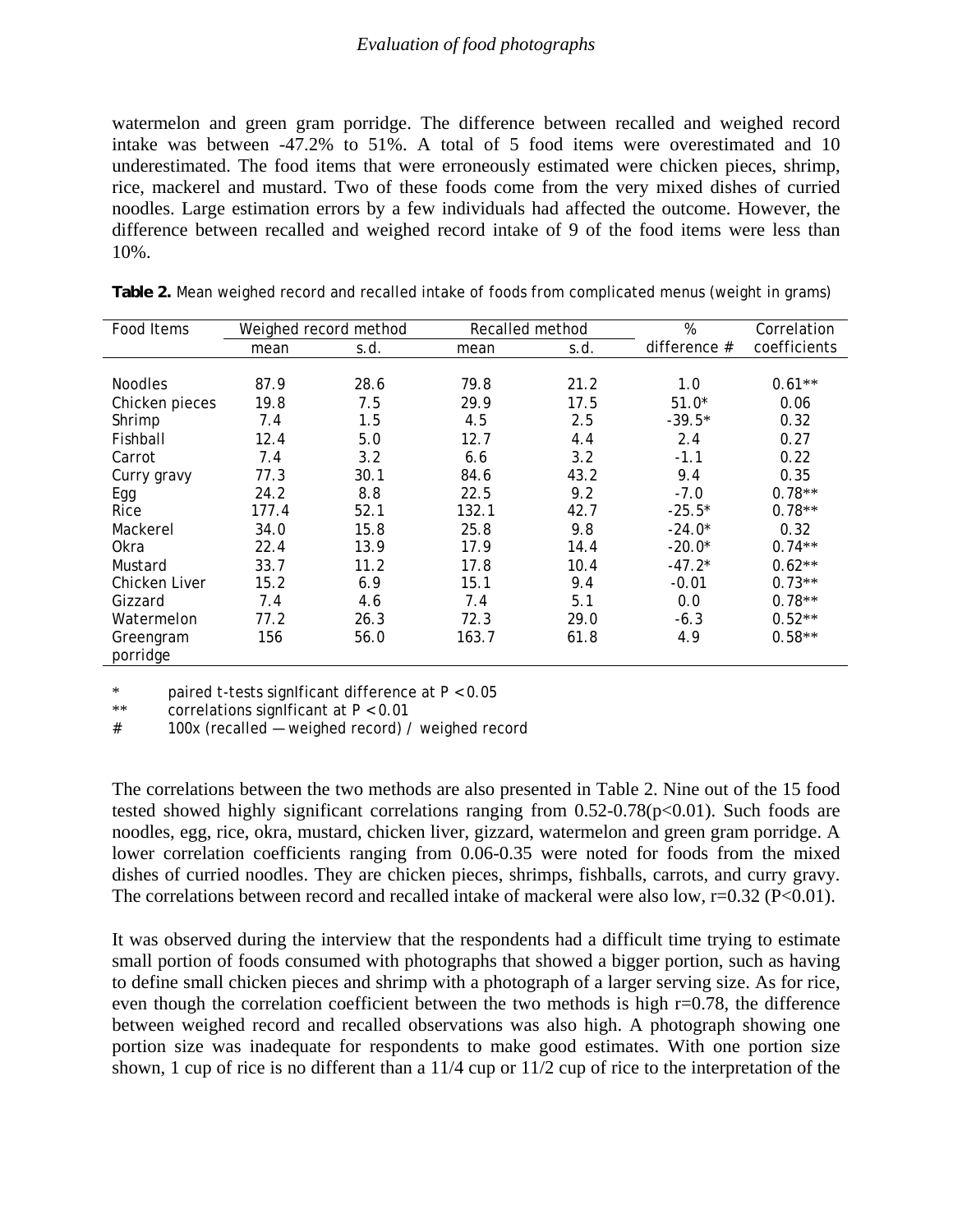respondents. Its difficulty may also be due to its lack of shape and size. This poor interpretation was also observed when estimates were made on Chinese mustard.

Then underestimation or overestimation of foods have been recorded in other studies. Robson (1995) found large individual errors between estimates using photographs through diet recall and actual amounts of food consumed but at group level the differences were not significant. The individual errors ranged between +20-50%. The present study noted smaller differences between weighed record and recalled method for most of the foods tested.

## **Nutrient intake**

Since the final usage of this visual aid is to calculate nutrient intake, all the foods consumed by each respondent were converted to energy, carbohydrate, fat, protein, calcium, iron, retinol equivalent and ascorbic acid using a computerized Nutrient Composition of Malaysian Foods.

Tables 3 and 4 showed a strong positive relationships between the two methods. In the simple menu the correlation coefficients between weighed record and recalled nutrient intake were moderate to strong ranging from r=0.62-0.95, whilst the complicated menus the correlations were in the lower range of  $0.38$  to  $0.71$ . (P<0.01). In the complicated menus the correlations between intake of all nutrients recorded and recalled were more than 0.5 except for fat which is a low 0.38. The fact that the number of food items in the complicated menus were twice as much as the simple menus and not easily singled out may have affected the correlation coefficients.

| <b>Nutrients</b>    | Weighed method |      | Recalled method |      | Correlation coefficients |
|---------------------|----------------|------|-----------------|------|--------------------------|
|                     | mean           | SD   | mean            | SD   | between x and y          |
|                     |                |      |                 |      |                          |
| Energy (kcal)       | 948            | 141  | 841             | 167  | $0.62**$                 |
| Carbohydrate (g)    | 125            | 20   | 111             | 18   | $0.85**$                 |
| Protein (g)         | 41.3           | 7.5  | 38.0            | 7.8  | $0.82**$                 |
| Fat(g)              | 31.3           | 6.6  | 29.5            | 6.7  | $0.81**$                 |
| Calcium (g)         | 184.0          | 33.3 | 169.3           | 34.6 | $0.64**$                 |
| $lron$ (mg)         | 7.8            | 1.3  | 7.3             | 1.4  | $0.80**$                 |
| Retinol equiv. (µg) | 472.6          | 89.1 | 445.6           | 95.2 | $0.67**$                 |
| Ascorbic acid (mg)  | 31.1           | 10.7 | 30.1            | 12.5 | $0.95**$                 |

**Table 3.** Mean Weighed Record (x) and Recalled (y) Nutrient Intake for Simple Meals

\*\* correlations significant at P < 0.01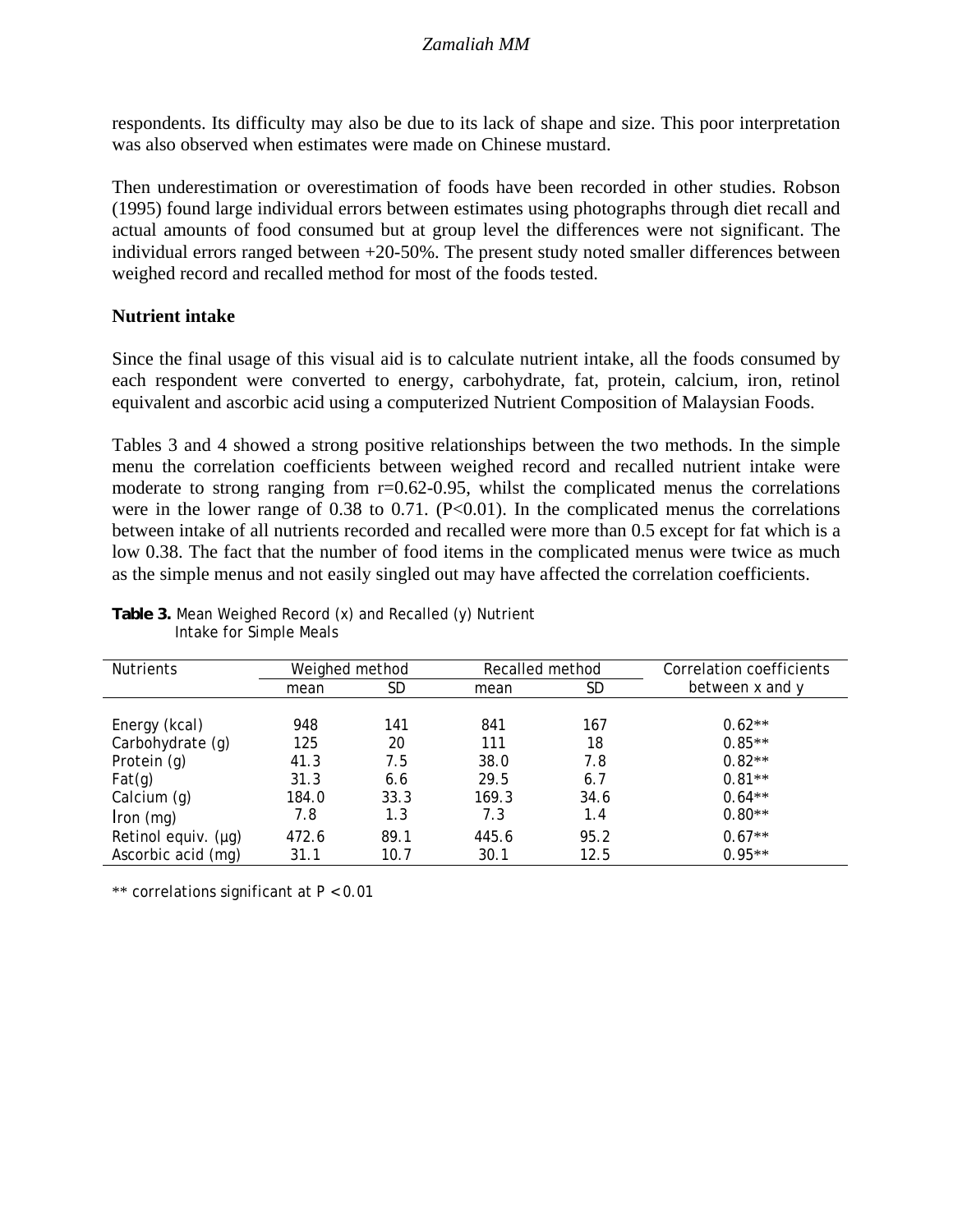| <b>Nutrients</b>    | Weighed method |        | Recalled method |        | Correlation coefficients |
|---------------------|----------------|--------|-----------------|--------|--------------------------|
|                     | mean           | SD     | mean            | SD     | between x and y          |
|                     |                |        |                 |        |                          |
| Energy (kcal)       | 1037           | 220    | 992             | 235    | $0.5**$                  |
| Carbohydrate (g)    | 128            | 31     | 111             | 23     | $0.71**$                 |
| Protein (g)         | 40.6           | 7.8    | 38.0            | 8.0    | $0.51**$                 |
| Fat(g)              | 40.2           | 10.1   | 43.9            | 17.3   | 0.38                     |
| Calcium (mg)        | 194.3          | 34.9   | 168.6           | 34.2   | $0.51**$                 |
| Iron $(mg)$         | 8.8            | 1.5    | 8.5             | 1.9    | $0.58**$                 |
| Retinol equiv. (µg) | 2894.6         | 1014.6 | 2650.0          | 1463.7 | $0.64**$                 |
| Ascorbic acid (mg)  | 41.8           | 10.9   | 27.5            | 11.1   | $0.53**$                 |

**Table 4.** Mean Weighed Record (x) and Recalled (y) Nutrient Intake for Complicated Menus

\*\* Correlations significant at P < 0.01

#### **DISCUSSION**

The 24-hour recall method is a more favored method because of its logistical simplicity as compared to the tedious and cumbersome techniques of weighed record method in the collection of dietary data. However, reports of its accuracies and inaccuracies have been noted (Cameron & Staveren, 1988). Todd, Hudes & Calloway (1983) concluded that a single 24-hour recall was not an accurate estimate of the intake of individuals as recorded in a diary for that same day. It was observed that the major contributions to total variance in the 24-hour recall method were withinsubject and between-subject variances. These results confirmed the results of another study (Beaton *et al.,* 1979). The impact of a large interindividual and intraindividual variation can be reduced by standardizations and controlled procedures (Beaton *et al.,* 1979). This present study aimed at producing standardizations through photographs were unable to detect variance because the readings were taken only once from each respondent. However, statistical tests to determine differences in group's mean weight of food and nutrient intake between weighed record and recall method with instrument were encouraging. The correlation coefficients showed strong positive relationships between the two methods for all of the photographs of food items tested with coefficient ranging from 0.49 to 0.92 for the simple menus. The correlation coefficients between the two methods for 63% of the photographs tested were above 0.7, and 37% within the 0.5-0.6 range. Analysis on the nutrient intake of the simple menus showed a moderate to high correlations between weighed record and recalled nutrient intake (range of  $r=0.62-0.95(P<0.01)$ . Lower correlation coefficients within the range of  $r=0.38-0.71$  (P<0.01) were achieved by the complicated menus. These differences can be reduced and the correlation coefficient can be increased by re-photographing the food items involved in different portions and retesting for their validity.

This pictorial method using different portion sizes for quantifying food intakes has been used by other researchers. Howat & Mohan (1995) in their study using life-sized food photographs to improve accuracy of food portion estimates indicated a significant reduction in percent error of food portion estimates in subjects trained with photographs. Contrary to that, some studies demonstrated its flaws. Haraldsdottir, Tjonneland & Overvad (1994) in trying to validate the portion size estimates for foods through photographs with food frequency questionnaire reported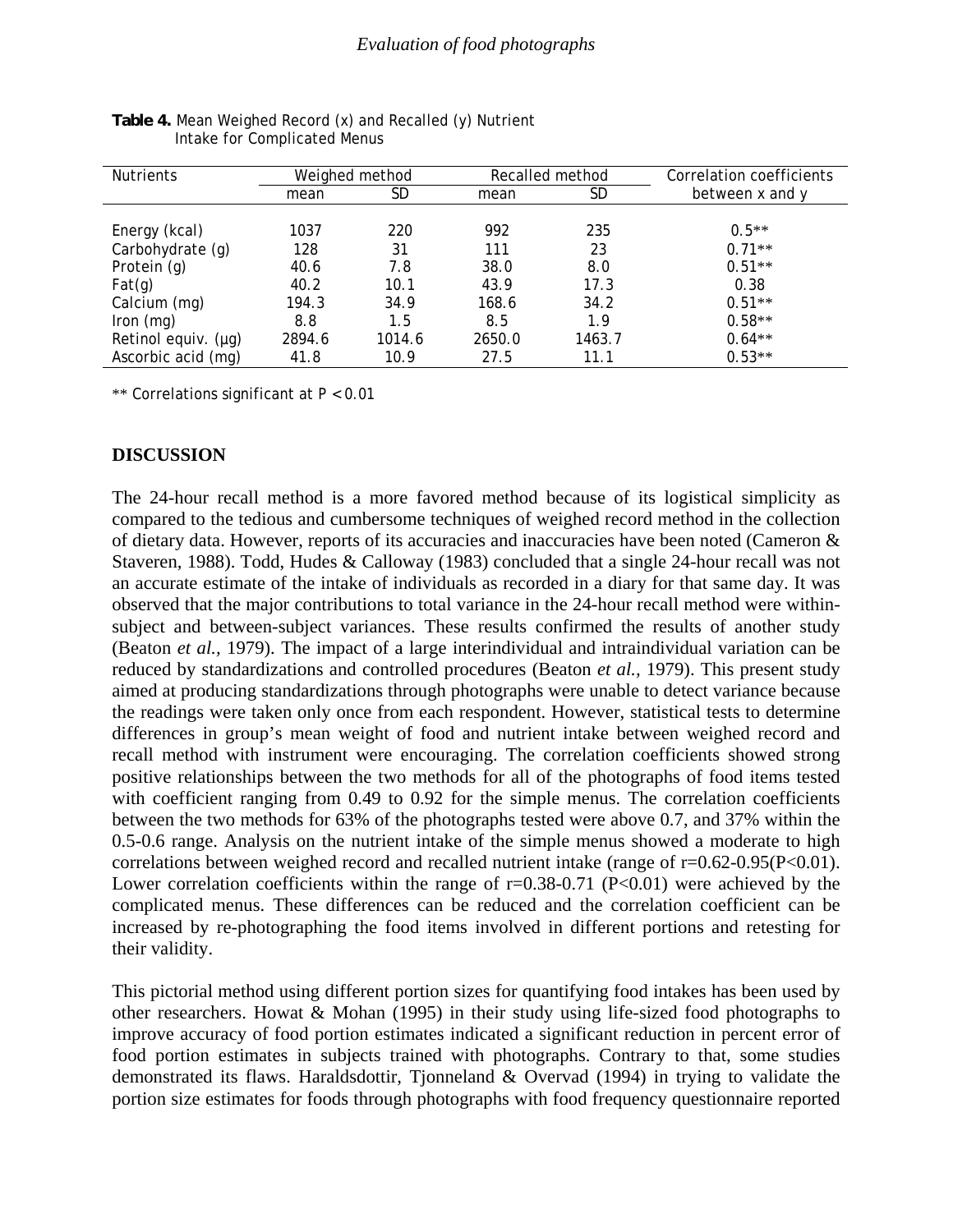that individuals who selected photographs of small portion sizes tended to underestimate their actual portions, whereas those who selected photographs of large portions would overestimate them. This present study confirmed these findings. In the case of rice, chicken pieces, fish, shrimp and Chinese mustards which respondents underestimated, the photographs shown to them were of smaller portion sizes than what was consumed. For chicken pieces, the portion consumed was 6-9 times smaller than the photographs.

## **CONCLUSION**

In conclusion, this visual aid would be useful for collecting dietary data, even though the agreement achieved between the weighed record and recall method was only for 13(57%) of the food items tested. A high correlation coefficients between the two methods for most of the foods tested indicated that the photographs evaluated can be considered as a precise devise in the quantification of the food intake estimates. However since the statistical tests used in this study did not take care of the problems of underestimation or overestimation of intake, studies that try to associate diet and diseases may have to take careful considerations. It cannot be generalised either whether this aid is suitable to be used by all age groups. However, data collection and analysis of 24-hour recall can be simplified by this visual aid in terms of its simple food to nutrient conversion and correct quantification of the foods consumed.

However, since agreement was better for some food items than others, further tests need to be done together with the other foods. Food items that did not validate with the weighed record method will be rephotographed and retested. In future, replications of studies will be conducted for each respondent in order to determine the source of variance.

### **ACKNOWLEDGEMENTS**

This study was funded by the University Pertanian Malaysia under the short-term project. The author is grateful to students Normala Halim, Salmiah Uyob and Mariati Muslim for their assistance in the preparation of dishes. Special thanks to Encik Nasir Taib and Dr. Mumtazah Othman for reviewing the manuscripts.

### **REFERENCES**

- Beaton GH, Milner J, Corey P, McGuire V, Cousins M, Stewart E, deRamos M, Hewitt D, Grambsch PV, Kassim N & Little JA (1979). Sources of variance in 24-hour dietary data: implications for nutrition study design and interpretation. *Am J Clin Nutr* 32: 2456-2559.
- Cameron ME & Van Staveren WA, eds (1988). *Manual on Methodology for Food Consumption Studies.* New York Oxford University Press.
- Carter RL, Sharbaugh CO & Stapell CA (1981). Reliability and validity of 24-hour recall. Analysis on data from a pediatric population. *J Am Diet Assoc* 79: 542.